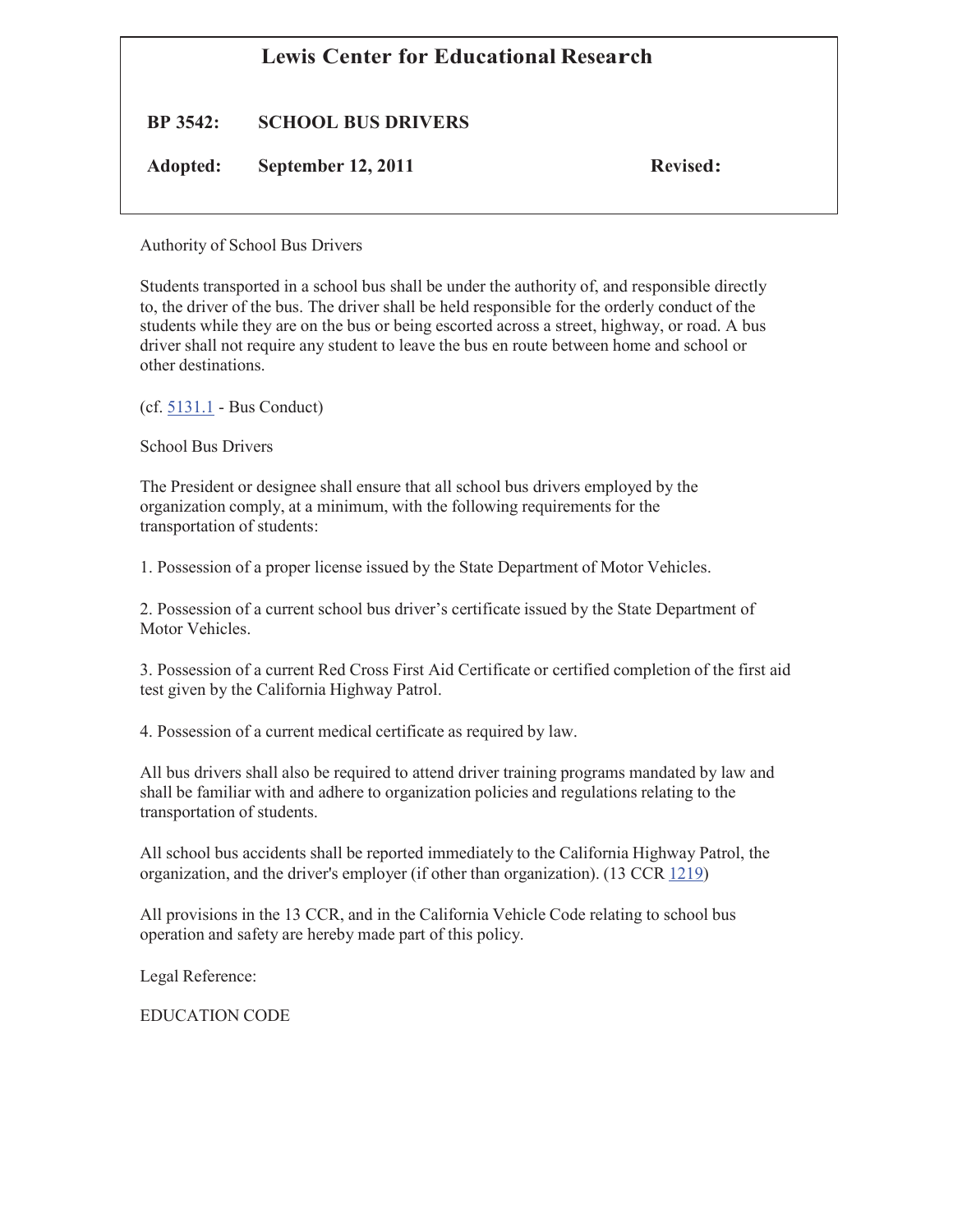#### 39830-39842 School buses

- 40080-40090.5 Training required to obtain or renew bus driver certificate
- 45125.1 Criminal background checks for contractors
- 56195.8 Training in installation of mobile seating devices

#### PENAL CODE

- 241.3 Assault against school bus driver
- 243.3 Battery against school bus driver
- VEHICLE CODE
- 1808.8 Dismissal for safety-related cause
- 2570-2575 Transportation of students
- 12517-12517.4 Certification requirements
- 12522 First aid training for school bus drivers
- 13376 Driver certificates; revocation or suspension; sex offense prosecution
- 22112 School bus signals; roadway crossings
- 25257 School bus; flashing light signal system
- 25257.2 School bus used for transportation of developmentally disabled person
- 34501.6 School buses; reduced visibility
- 34508.5 Investigation of accidents

### CODE OF REGULATIONS, TITLE 5

- 14103 Authority of the driver
- 14104 School bus driver instructor
- CODE OF REGULATIONS, TITLE 13
- 1200-1228 General provisions, school bus regulations